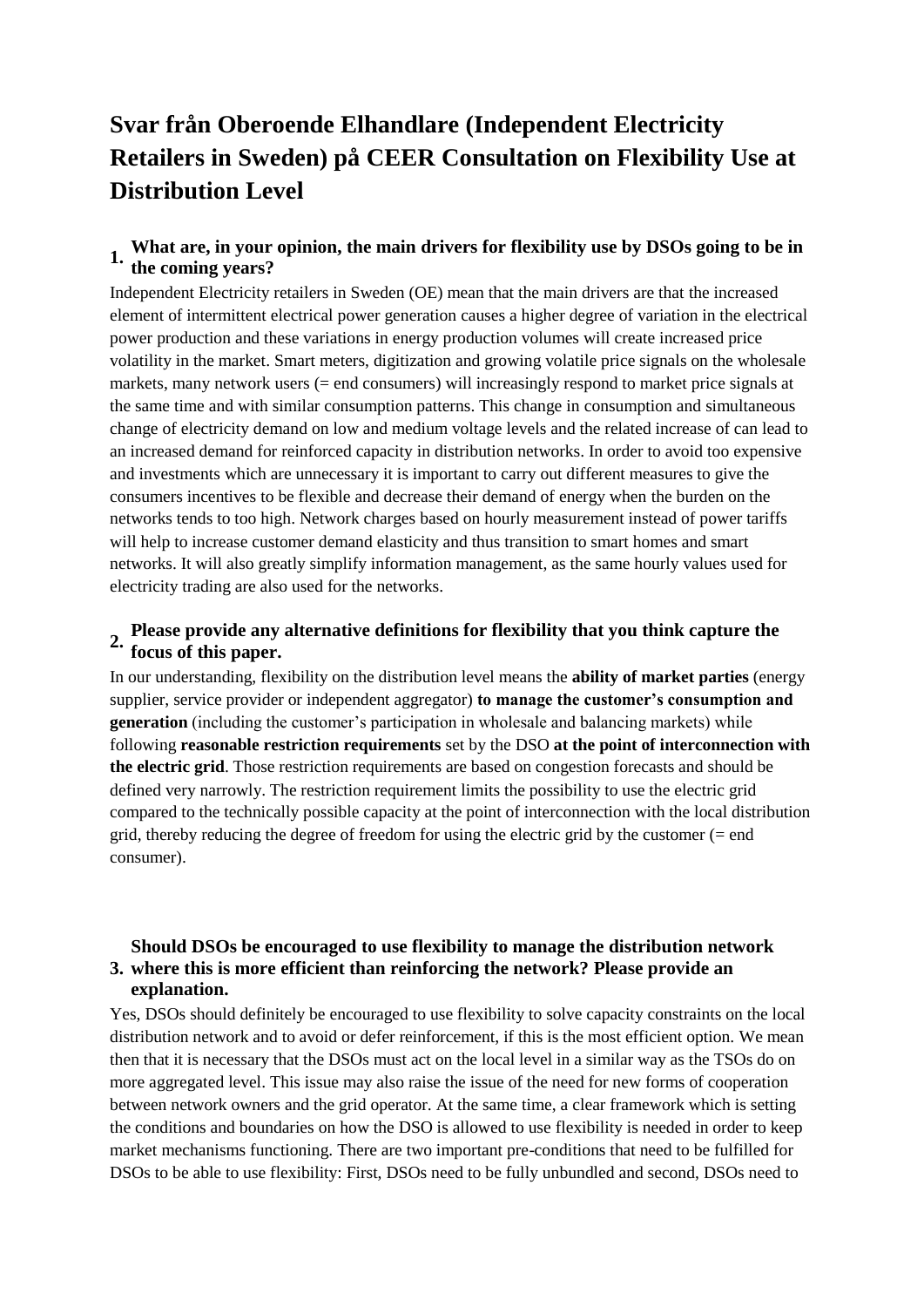have a solid network structure at their disposal, including sufficient knowledge about the status of their network. This includes enhanced monitoring and control techniques to manage the network and provide data of network quality on the distribution level.

# **4. Should all sources of flexibility be treated equally in the market and by system operators?**

Yes, our opinion is that all sources of flexibility (demand, generation and storage) should be treated equally and under cost-efficient aspects, competing against each other in the market on equal terms. However, today equal treatment is not given, as different incentive schemes and other measures and exemptions granted under national regulation (for example with respect to network charges and other fees and levies) often are contradictory to this principle and prevent a level-playing field between all market participants.

### **5.** Are there any uses for flexibility that you think we have missed and should be **considered? If yes, please provide an explanation.**

The use of flexibility in CEER's paper is rather broad and from our point of view, has not missed any use case for flexibility.

#### **6. definitions of the various flexibility products, to facilitate market participation in Do you think it is important for Member States to establish standardised EU flexibility use at distribution level?**

We think that it will be of utmost importance to define a limited and clear set of valid flexibility products on the distribution level in order to keep transaction costs for market participants as low as possible while ensuring high transparency and market liquidity. The framework conditions for flexibility products should be similar in different Member States in order to prevent market distortions, but the situation of DSOs in different regions and different EU Member States vary extremely, which need to be accounted for.

#### **7. models that would enable DSOs to access and use flexibility, while ensuring that Should regulators seek a regulatory framework that can accommodate a range of competition and markets are not distorted?**

Any range of models needs to be kept as lean as possible. In a first stage of implementing market based procedures for flexibility use at the distribution level, where the DSO restricts energy producers and consumers based on the congestion forecast.

Because the increased element of intermittent power generation causes an increased need for control power. It would be good if several players became active in this market. OE believes that the issue of developing the regulatory power market could be used to create incentives for more major consumers to be active and thus increase demand elasticity. The first step to attract more players to this market may be to publish prices on the regulated power market for those who are not players there.

OE considers it not to be reasonable that only pay power producers for their contribution to the network benefit by increasing their production when it is needed. We think that it is to also provide greater energy users with incentives to contribute to the net benefit as well when it is a need for decreased demand. We think that could be solved in in a similar way as the Nordic power reserves have been designed. We also mean that such agreements with producers and consumer shall be based on public procurement and competitive conditions.

.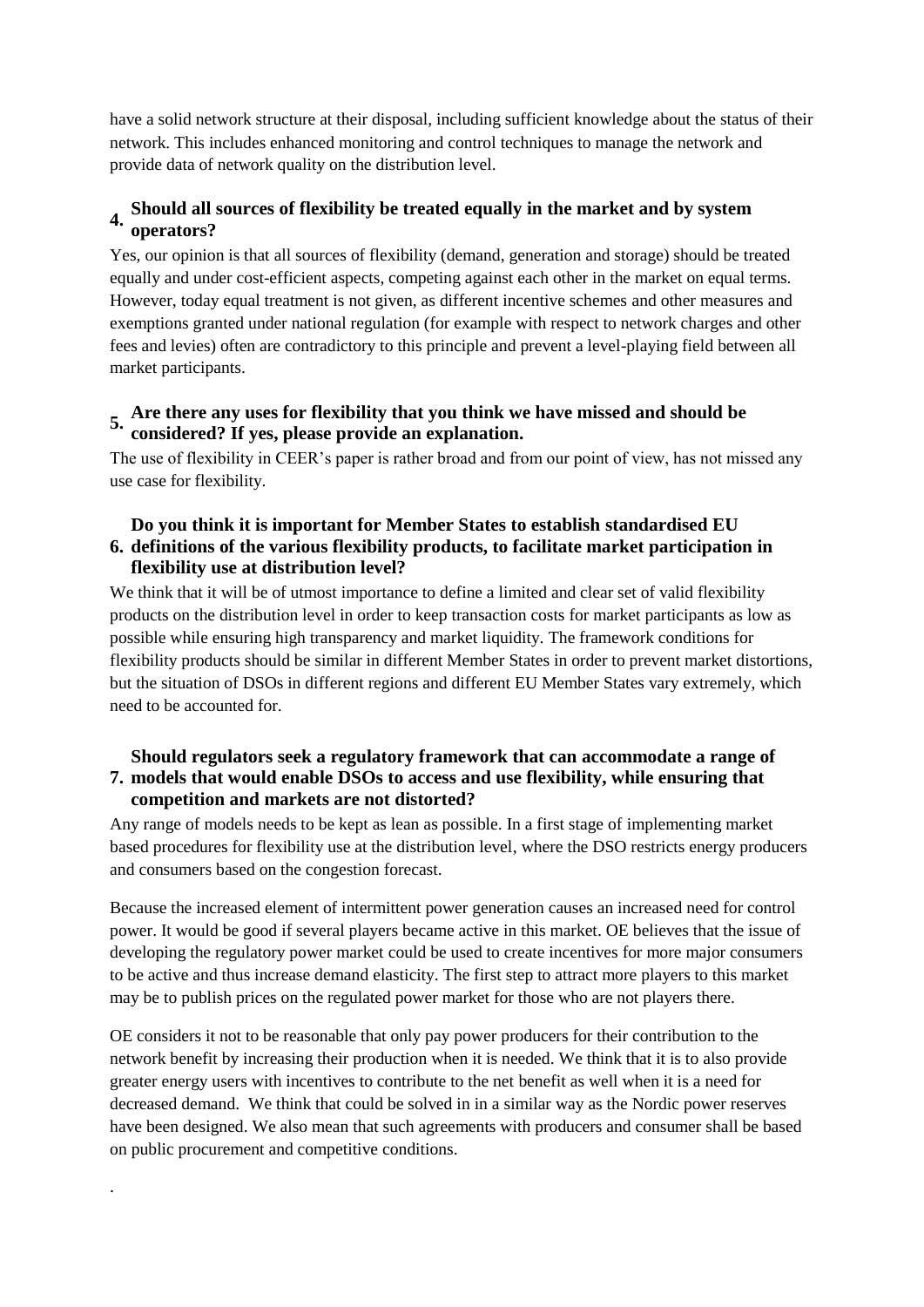### **8. What do you consider to be the key benefits and key risks of particular models (rulesbased, network tariffs, connection agreements, and market-based)?**

**Rules-based approach:** may make sense in very specific local situations (e.g., in relation to reactive power needs and other non-frequency ancillary services) since market based procedures may lead to a market with oligopolistic or even monopolistic structures and very high transaction costs. On the other hand, there is a risk of unequal treatment in different EU Member States and investments in flexibility may not be encouraged if no reward/compensation/remuneration is foreseen (which may lead to undermining the ability of competition).

#### **Network-tariff approach:**

.

OE means that it is important to design the charging structures in a way that they encourage the network users to alter their behavior for a more efficient use of the distribution network.

We prefer a dynamic network tariff i.e. network charges based on hourly measurement instead of power tariffs will help to increase customer demand elasticity and thus transition to smart homes and smart networks. It will also greatly simplify information management, as the same hourly values used for electricity trading are also used for networking.

**Connection agreements approach:** A reduced connection cost in exchange for following restriction requirements set by the DSO can be some form of reward analogically to the quota model introduced above. However, it should be stressed that the DSO never should be in charge of operating the customer's flexibility. This should always be carried out by the customer's energy service provider (e.g., his energy supplier or an independent aggregator) while following certain restriction requirements set by the DSO. Those restriction requirements are based on congestion forecasts and should be defined very narrowly. Furthermore, it is crucial that all customers are treated equally and in a non-discriminatory manner. In this respect, we would like to raise caution with this approach, as there is the danger of special contractual arrangements which could give an advantage to individual customers.

**Market-based approach:** As we answered on question number 7 OE considers it not to be reasonable that only pay power producers for their contribution to the network benefit by increasing their production when it is needed. We think that it is to also provide greater energy users with incentives to contribute to the net benefit as well when it is a need for decreased demand. We think that could be solved in in a similar way as the Nordic power reserves have been designed. We also mean that such agreements with producers and consumer shall be based on public procurement and competitive conditions.

#### **9. versus a real-time market approach to procurement of flexibility? Is the latter What are the relative merits of a contracting strategy (competitive or otherwise) approach practicable?**

A real-time market approach is desirable, but realistically may only be implemented in a distant future. Again, smart meter roll-out with a broad range of functionalities on a wide scale will be required first. Also, on part of the DSO there would be a need for monitoring and control techniques that have only been tested in very few pilots yet – a massive roll-out of those technologies in the local distribution networks will not happen any time soon.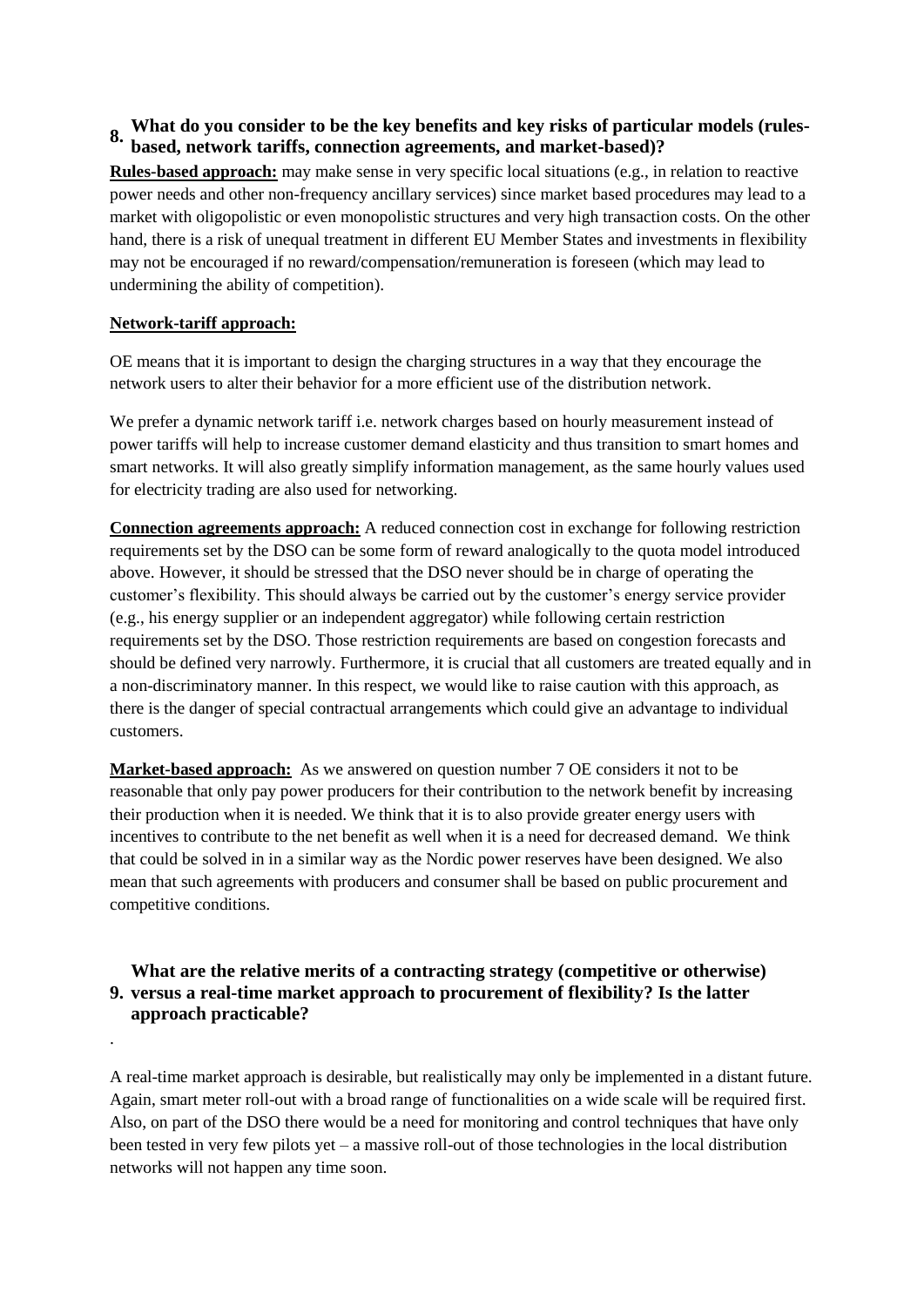# **10. Are there any models that would enable DSOs to improve system flexibility that you think we have missed and should be considered?**

OE believes it is crucial that the regulations must be simplified and adapted to the future electricity market, with hourly measurement and smart electricity meters before 2025, customer-owned local power generation and battery storage.

OE is open to the interaction between electricity and other energy carriers can be an opportunity to increase the flexibility of the electricity system.

#### **11. that you think should be considered in this work? If so, please provide a summary of Are there case study examples of approaches to improve flexibility on the system the key information and findings.**

#### **12. there any other tasks for DSOs to carry out to enable the competitive provision of Beyond impartial provision of data to market participants, do you consider that and access to flexibility by others?**

It is important to keep in mind that the metering operator is not necessarily the DSO. Competitive metering operators may also be possible in some EU Member States. Other forms of neutral data coordinators are possible, too. In order to allow for true competition, we deem it necessary to distinct between the market role of the metering operator and the market role of the DSO.

As for tasks of DSOs to enable the competitive provision of and access to flexibility by others, we strongly recommend the implementation and use of ICT-based standard electronic message formats for transferring the information regarding the restriction requirements at the point of interconnection to the end customer (or respectively his service provider /energy supplier /independent aggregator).

The following information needs to be transferred via standard electronic message formats: a) minimum thresholds for capacity usage and b) concerned time slices (= time intervals in which restriction requirements related to using the electric grid apply).

#### **13. flexibility beyond the distribution network component, where economically efficient Do you think there are situations where DSOs should be allowed to provide to do so? Please provide an explanation.**

DSO should not be allowed to provide flexibility in a way that have a negative impact on the competition or in another way would violate basic rules and principles with respect to unbundling.

## **14. Are there other examples where the DSO could provide flexibility to help to reduce the overall costs of the system?**

No, the DSO should never become a market participant providing flexibility products to the TSOs or any other use case. This would blur the line between market operations and network monopoly. Such a development would affect transparency and competition in a negative way.

# **15. In principle, can the regulatory tools listed be used by regulators to remove barriers and facilitate the use of flexibility at distribution level?**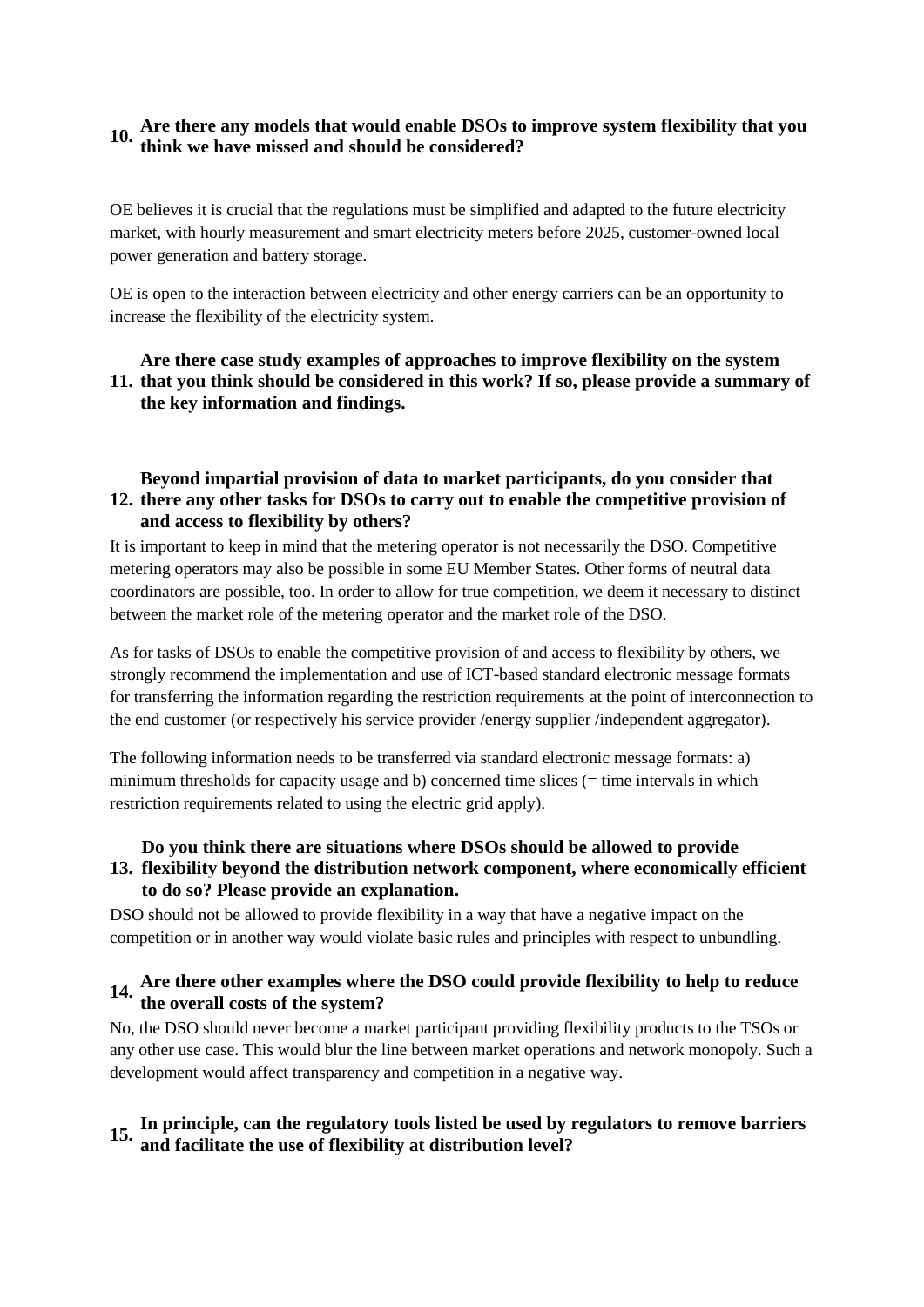Yes. The challenge consists in changing the tools such as economic incentive schemes or revenue control effectively in order to allow for DSOs to use flexibility services as an alternative to traditional reinforcement where more efficient.

Though, the best regulatory toolbox will not help, if it is impossible to measure the output of DSO activities or even before measuring output being able to define what the benchmarks for DSO activities should be. In order to incentivize efficient behavior, it is necessary to define what efficient behavior means. Today, it is impossible to determine efficient behavior in terms of network management and use of flexibility, because there is no data available which constitutes a solid basis for benchmark setting and comparison.

### **16.** Are there particular tools that you think would be the most effective in achieving **flexibility use at distribution level? Please provide reasoning for your answer.**

OE consider dynamic network tariff as the most important tool.

# **17. Are there any other regulatory tools that have not been included and should be considered?**

The regulatory framework discussion around curtailment of renewable energy should be included in the list of regulatory tools.

### **18. Should the regulatory framework allow different solutions and combinations of tools to address the specific needs of the network?**

As described above, we strongly recommend the implementation of one coherent framework on the EU level and within that framework there should be possible with regional and national variations with regard to the conditions of restriction requirements which would suit the specific needs of each DSO.

The regulatory framework should use a holistic approach that is valid for all DSOs, but has some variation within the applied regulatory tools which allow a differentiation regarding specific network needs.

#### **19. national regulators developing a framework for facilitating flexibility use by DSOs Is a principles-based approach (rather than one-size-fits-all) the correct one for at distribution level?**

OEs opinion is that a principles-based approach the correct one for national regulators developing a framework for facilitating flexibility use at distribution level, but this context we also raise the question if there is a need for new forms of cooperation between network owners and the grid operator due to the DSOs obligation to contribute to an increased flexibility.

# **20. Are the principles outlined appropriate? Are there any fundamental principles that you think are missing in order to deliver maximum benefit to customers?**

All regulations need an efficient supervision. Those DSOs that are implementing the framework correctly and have an efficient operation should receive additional rewards. Whereas DSOs, that are not implementing the framework or have a bad implementation and inefficient operation, should be